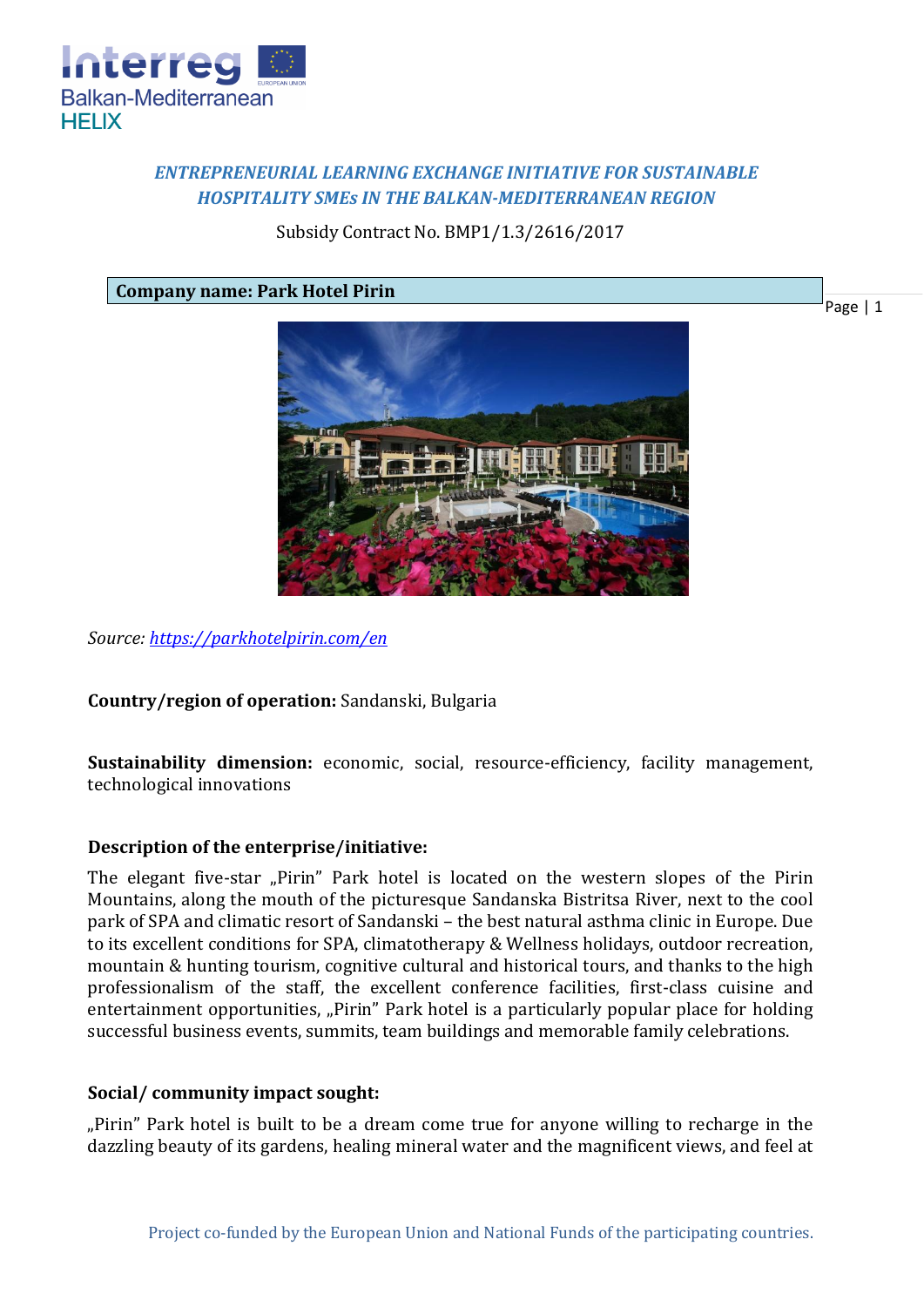

home far away from home. The impact sought is to provide luxury SPA, accommodation and entertainment services for its guests.

**Stakeholders:** Wealthy customers seeking privacy, comfort and luxury

## **Approach applied:**

Page | 2

The approach is in providing everything needed for 5 star holiday – high level of service, luxury accommodation and wellness center with massage services, hot mineral water pools and facilities, saunas, steam rooms, several restaurants, piano bar, free time management services including: excursions, games, sports, hiking tours, wine-tasting and more

## **Innovation applied:**

As being a place designed for wealthy customers, the hotel also have modern electric station for charging electric cars. The Guests with electric cars have the opportunity to easily and accessible charge their cars at the power station which is located in the hotel parking lot free of charge.

# **Social impact and business results achieved:**

The impact and the result achieved are visible from the hotel's awards received over the years:

- "Best five-star hotel for 2008" awarded by "Travel" Magazine
- "Holiday Hotel of the Year" for 2008 in the "Building of the Year" competition the most prestigious event for Architecture and Construction in Bulgaria
- "Hotel Management 2008" by "Pari" newspaper
- Golden Prize for "Best five-star hotel in Bulgaria for 2008" awarded by magazine "Tourism and recreation"
- Award for "Hotel manager" in 2008 awarded by the Association of Hoteliers, restaurateurs and touroperators in the town of Sandanski
- Award for significant contribution to the development and popularization of Sandanski as a tourist destination in 2008 - awarded by the Association of Hoteliers, restaurateurs and touroperators in the town of Sandanski
- "Best SPA complex on the Balkans for 2007" awarded by the Balkan Association of Hoteliers and Restaurateurs
- "Holiday five-star hotel for 2007" awarded by the Bulgarian Hotel and Restaurant Association
- "Best Investor of 2007" awarded by the Municipality of Sandanski
- "SPA Hotel of 2013" awarded by BHRA
- "Best Spa Hotel 2013". awarded by "Tourism and Recreation" magazine
- Certificate award winner for 2013 awarded by TripAdvisor
- Award for "Innovative Spa Hotel 2014". awarded by BUBSPA
- Award for "Innovative Spa program for 2014". awarded by BUBSPA